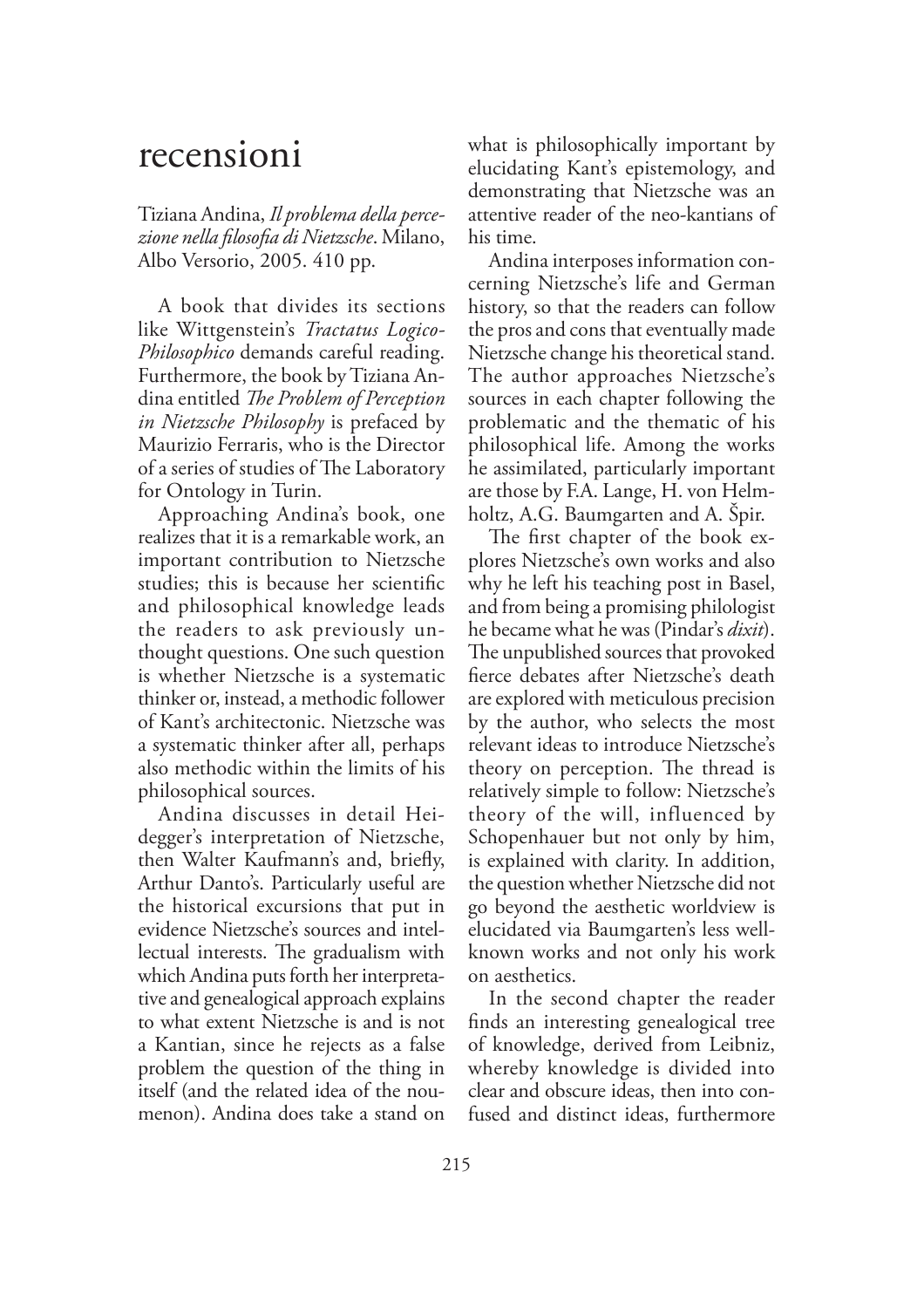into adequate and inadequate ideas, and finally into symbolic and intuitive knowledge (p.  $87$ ). The diagram is useful to distinguish the different branches of knowledge: *Art per se* gives us a non distinct knowledge, whereas to arrive at scientific knowledge, namely, logic and epistemology, one needs to be cognizant of symbolic ideas. Clear as it is that Nietzsche was not influenced by idealist philosophy nor by spiritualism, his philosophical positions were the results of a scientific knowledge of biology. To this end, the study of physiology, mediated by the works of philosophers, becomes essential. Also essential is to clarify whether (human) knowledge is limited by experience, and if it is, why and to what extent. Andina conclusively writes that things and facts are the basis of any epistemology filtered by the sense organs of human beings (p. 93).

Andina's strong thesis is that Nietzsche is a metaphysician to the extent that he is also an ontologist, but he is also an empiricist *sui generis*. Once it has been established that the idea of the noumenon has no place in philosophy, it follows that the world of phenomena is the world of experiential truths. To this end, it is important to set aside the false problems raised by a metaphysical conception of the thing in itself. Only after a drastic analysis, Nietzsche establishes the priority of an empirical and biological hermeneutics, making perception a central theme of his philosophy. Andina's thesis gains its relevance on this point: What needs to be answered is whether Nietzsche's thought is a form of pragmatism, as it has become virtually customary nowadays in the Anglo-Saxon world,

or rather a relativist, a sensualist, and a skeptic not about reality but about what reality really is.

Once these points have been established, a hierarchy can be written down illustrating Nietzsche's epistemology and consequent aesthetics in Baumgarten's sense, which considers aesthetics in terms of truth and knowledge (p. 127).

Schematically: Nietzsche passes from philology to philosophy, from his ideas on representation and perception, to language, as it is demonstrated by his works, first *On Truth and Lie in the Extramoral sense, Untimely Meditations,* and subsequent unpublished notes. At first, we encounter an external object which is worked through human sensibility, then a nervous stimulus makes us rely on human understanding, afterward a symbol is formed through language. Human beings have knowledge only because there is a reality, which becomes symbolic through the mediations of metaphorical language; but knowledge cannot go beyond what is given experientially, which means that there is no metalanguage, nor explanation of "why" there are objects and a world in general. Furthermore, Andina makes an important point when she writes that Nietzsche considers consciousness as an *accidens* of representation. This idea, drawn from Leibniz, leads to the conclusion that, if for Nietzsche perception is necessary, apperception is not. One can then infer that consciousness happened by chance during evolutionary times (pp. 121-127).

In her account of Maudeleine Clark's interpretation of Nietzsche (pp. 128-130), Andina criticizes Clark's implicit acceptance of Kaufman on a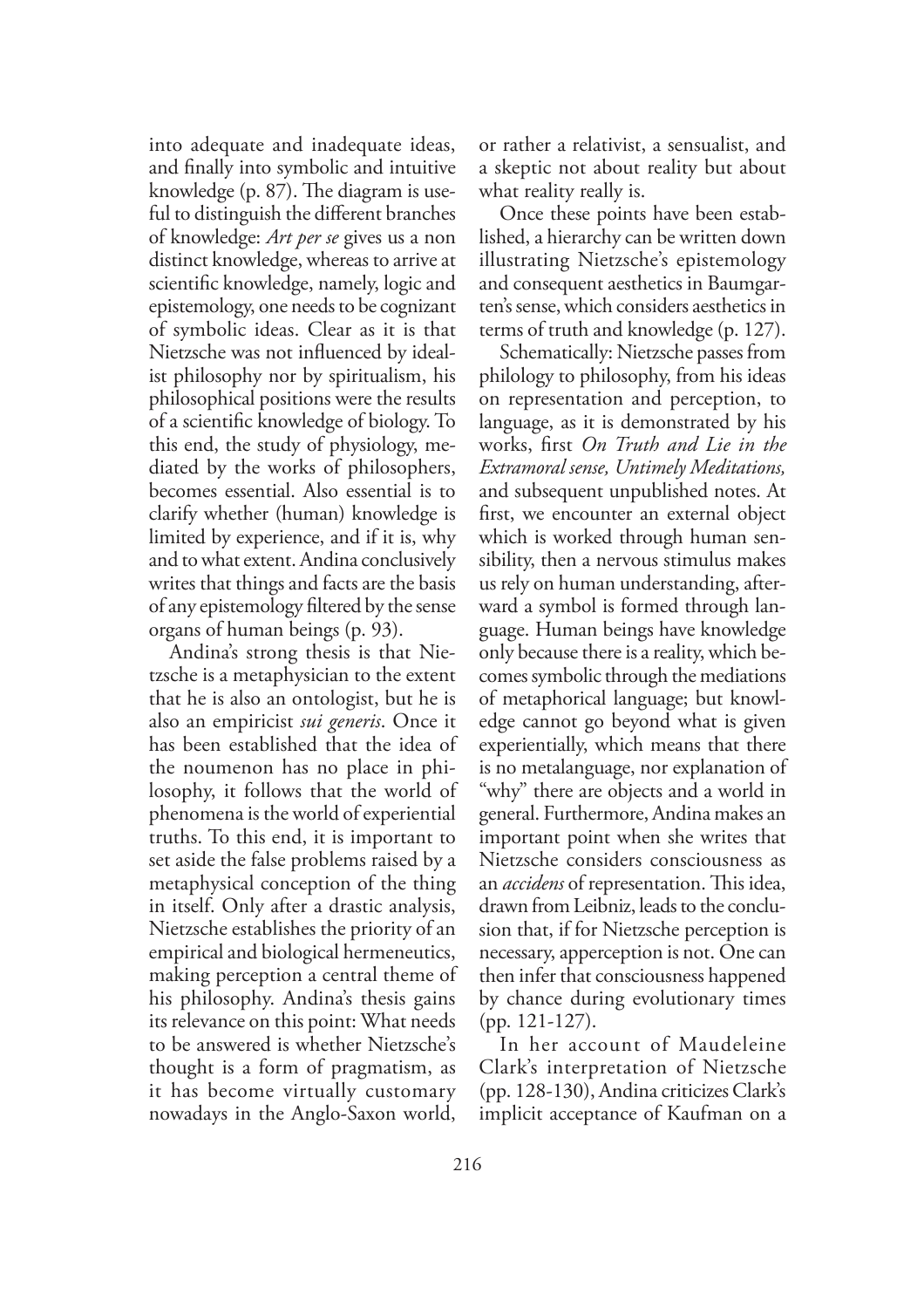few points; granted that the W*ill to power* published in the United States is not a reliable source, in defense of Kaufmann I venture to say that it is not mistaken to consider Nietzsche's philosophy as being *also* a critique of culture. This perspective cannot be denied to Nietzsche's thought, but even so his philosophical importance should remain intact.

After having established that the reality of the world cannot be ascertained, what remains to be defined is the subject. The itinerary drawn by Andina is meant to evaluate Nietzsche's theoretical coherence, perception and ontology. These steps from perception to ontology go beyond the negativist, "critical Nietzsche" to arrive at his positive philosophy discussed in the final chapter.

But before entering in that maze, it is important to indicate that what makes Nietzsche a philosopher is his belief in the instinct (or impulse) for truth; for him ontology as a science is possible but non certain, whereas semantically and beyond representation the world is mute; which is a way of saying that language, being metaphorical, is also in flux, not too differently from our human ontological knowledge. Representation stabilizes meanings, which are subsequently "translated" into language.

«We [humans] live not only knowing more as compared to mosquitoes, but also and for Nietzsche especially, knowing different things. Therefore, if our understanding and sensibility allow us to understand *a* reality, nothing assures us of the fact that such a reality is the true one. Nietzsche does not

deny that reality exists […] instead he denies that [… ] it can be known, and this not because of unwillingness or inability on the part of the individual (man or mosquito), but because of a precise ontological determination» (my emphasis, p. 126).

The third chapter, which is the longest and the most demanding to disentangle, is appropriately titled «Hypothesis for a System». It explores with well-argued logic the theories that guide Nietzsche's ontology, materialism, and the idea of the eternal recurrence. It begins with an analysis of atomism and Darwinism, it continues with the discussion of the laws of thermodynamics to show that Nietzsche is more inclined to develop the concept of force than ready to accept a straightforward materialism without qualifications. To this end, Andina quotes the most important names of physics from Newton to Louis-Auguste Blanqui, thus confirming her impressive knowledge of the history of science.

On the biological front, Andina discusses Lamarck's, Darwin's, and Buffon's theories – the most important biologists of that century; but whether Nietzsche embraced biologism remains to be seen, in point of fact, to label him with any given 'ism' raises more questions than provides answers. Then, Andina's book itinerary tackles the question whether Nietzsche embraced a teleological vitalism or mechanism; in either case conflicts are for Nietzsche at the core of human life, since the ideas of force and of the will are essential parts of his philosophy. Moreover, Nietzsche is not a monist, he is a philo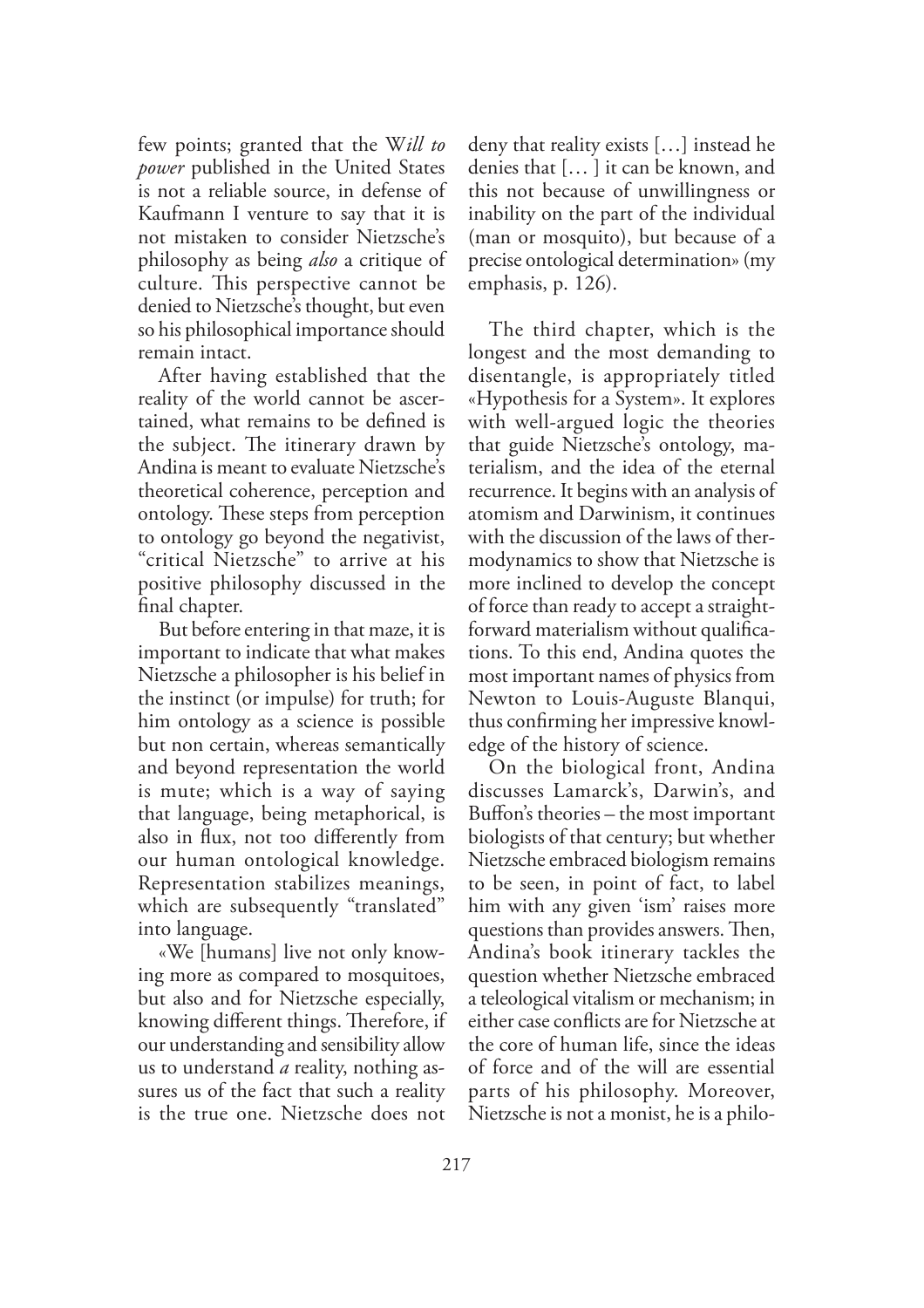sophical constructivist who thinks that not everything that exists can be known and not everything that we think is true can be ascertained as being true.

After having discussed Descartes, Gassendi, Locke, and Newton's theory of light and perception, Andina rightly notices that for Nietzsche representations are physical forces that coincide with the will; however, calling matter "will" raises the thorny problem of anthropomorphism. Nietzsche believes in an immaterial world where perceptions are all in relation among themselves. (p. 178). In Nietzsche's perspective, there are different levels of reality, and perception is always indirect. In the end, he accepts Helmholtz's idea of a vital force that makes Nietzsche a vitalist after all.

Andina's purpose in discussing cosmology and the principles of thermodynamics is to arrive at Nietzsche's idea of the eternal return, which for her is a plausible, metaphysical idea given these scientific premises. If nothing is created, nothing can be destroyed and the universe can well be the result of cyclical movements. Within the limit of a review it is not possible to go into all the details, as Andina does, of the cosmological theories and hypotheses that span more than one century. Whether the universe was created by a Big Bang or is eternal is still an open question, what is (paradoxically) certain is that there is no theory of mathematics or physics that is absolutely definite. The number of worlds and of universes is infinite, but energy is finite and the number of possible combinations of energy is limited, so that life recurs indefinitely; the universe, as Nietzsche

conceives it, is a closed universe where God is, at the most, an unnecessary hypothesis (pp. 251-256).

About the role of experience and of perception in particular, Andina finds similarities between Hume and Nietzsche. Psychology is a matter of behavior rather than logical necessity (pp. 199-200); for instance, empirical studies have established that humans make mistakes while perceiving ambiguous drawings. Thus, there is a hiatus between perceiving and thinking. If perception does not give us exact knowledge it is because the nature of the perceived object is far from being stable, and unstable is also human perception. To put it synthetically: Reality and perception, from the theoretical viewpoint, are problematic, but because of this, the road is open to a perspectival view of the world.

Ontologically speaking, the concepts of object and of subject have no reason to be. According to Nietzsche, humans have a selective perception, which is useful to their lives. Perceiving is clearly an activity that interprets the disconnected bundle of sensations. The subject, which is not a Cartesian substance, is aleatory, yet, the external world is secondary *vis-à-vis* the inner world of perception: To represent is to interpret, considering that the world is a projection of ours (p. 231).

The topic introduced by Andina concerning the relations subject-object and object-subject sets a limit to scientific knowledge. However, the sciences are useful as long as they are related to a subject, although there might be objects about which our perception cannot know anything. There might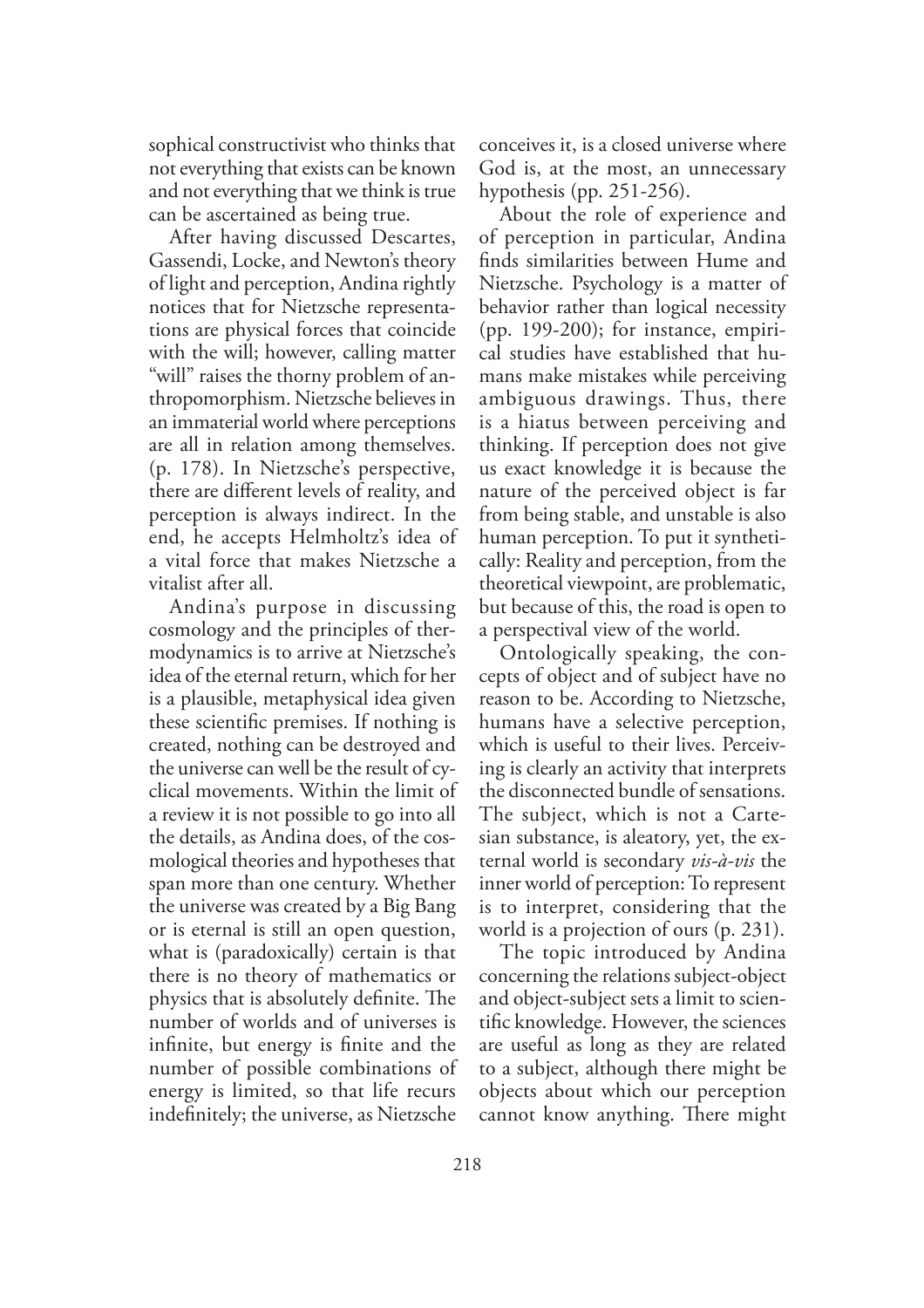be stimuli «for which we do not have an organ» (p. 290), a fact that opens the way to the hypothesis of the unconscious. But the subject also is a problematic construction, since there is no stable self or ego. Psychology as a science was born when physical stimuli and responses were quantified, when the subject became a *res*. Gone is the idea of the soul, what remains is the study of behavior that distinguishes the brain from the mind. Since we do not have a direct knowledge of our states of mind «the concepts of consciousness is in reality […] imaginary» (p. 302). However, the subject, far from being defunct, has a logical and grammatical function.

Andina's book looks for a connection between mind and brain and finds it in the analogies between Nietzsche's thought and the cybernetics of Alan Turing and von Neumann, who can explain how consciousness is comparable to a virtual machine. The important issue is to consider how the brain solves a given problem at the right time; it is the issue of *kairós* since the brain (the software) is involved in a chaotic labyrinth of data, in which – to answer the Nietzschean question of power – no one rules since there is no central self one can speak of (p. 305). Consciousness is something acquired, not inborn, with the consequence that for humans to adapt to the environment is a vital ability due to the plasticity of the human brain. Then, problem solving (that perhaps Nietzsche considered similar to the creative act) raises the important issue of the new that surfaces as the result of self-stimulation. Yet, the old opposition nature/culture probably

remains unresolved. As to the problem of language, it is ascertained that we speak, but we are also spoken in a constant play of passivity and activity; a similar conclusion is applicable to human thought, we cannot really be certain that «we understand what we think […] only after having reflected upon our thoughts» (p. 311). We have systems of desires, the will, and ideas that function together, but conflicts and traumas may arise so that strategies of self-control facing our experiences via different praxis become paramount.

Overall, according to Andina, Nietzsche's epistemology demands a regulative and not a constitutive use of the idea of the thing in itself and of ontology (p. 315); it follows that both logic and thinking are useful instruments more than stable acquisitions. Evolutionarily speaking, she reminds us that what is relevant is survival, therefore Nietzsche's philosophy is a philosophy of life, but her approach seems to confuse mere survival with life.

Nietzsche's philosophy is not strictly a form of pragmatism; it is too complex to be that. In fact, «Nietzsche *always* makes reference to the world of meanings and not to things» (p. 319), this is undeniably a return to the Nietzsche of cultural objects as theorized by Ferraris. There are no a priori in his viewpoint, nor is there a metadiscourse *à la* Kant. Nietzsche remains a physiologist whose approach is aesthetic in Baumgarten's sense. That Nietzsche is also a psychologist, Andina does not doubt. His philosophy can be described as a physiological aesthetics that is more systematic than it may appear at first sight. To separate truth from falsehood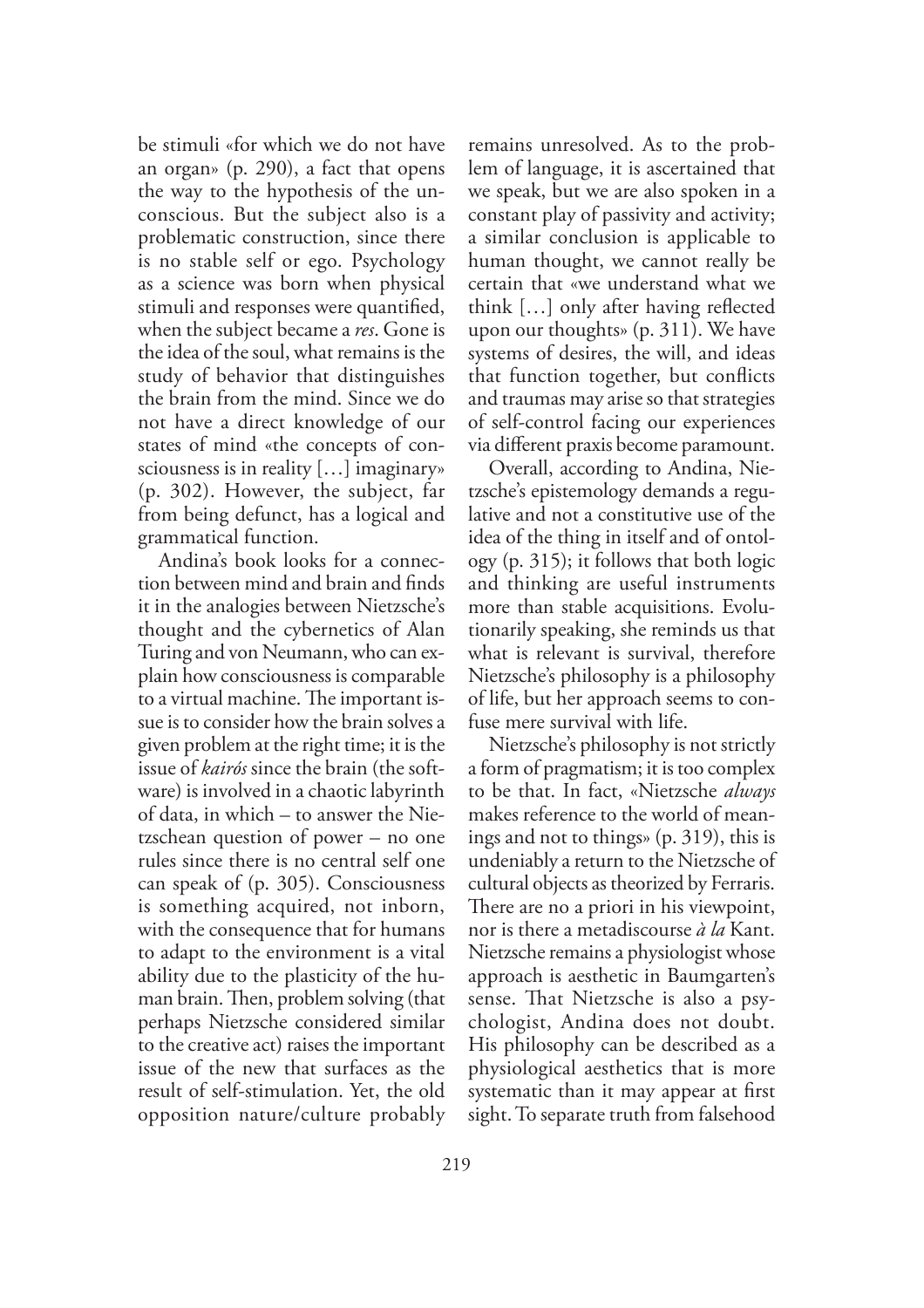and knowledge from representation is a task Nietzsche considered essential to explore, he thought that the mind goes from perception to thought and from thought to language. To understand these points Andina discusses Frege's distinction between meaning and sense and Russell's distinction of knowledge by acquaintance and knowledge by description; the philosophical difficulty for Nietzsche is to find the relation between the two.

Without reducing philosophy to physicalism, Nietzsche nevertheless favors a weak version of physicalism. Reality is fragmented, hence we must caution against the danger of a nihilistic view of things and subjects (p. 336).

The understanding stabilizes human thought even though the scientific outlook tells us that «matter does not exist, that time is not linear but instead cyclical, that space is finite, that causality is never real but always and only inferred» (p. 341). Nietzsche avoids the physicalist reductionism, but he remains entangled between an impoverished scientific view and his genealogical, critical philosophy. In other words: «things become what *we* have made them become» (my emphasis, p. 342). His physiological aesthetics does not thematize explicitly the distinction between ontology and metaphysics, but he could have written «Everything belonging to the domain

of phenomena exists». To conclude, Andina describes Nietzsche's philosophy as being a revisionist metaphysics. He was a skeptic and relativist concerning science, yet – I think – his robust style indicates that at times he stopped to have doubts.

On the whole, the book by Andina is most informative, precise in the choice of the texts she has selected; a small criticism could be that there is little mention of the French philosophers and interpreters of Nietzsche in the first two chapters (for instance Condillac on the five senses), but hers is an understandable choice since she mainly selects the German authors Nietzsche knew. Another remark is that the quotations from the secondary sources tend to be unnecessarily long, although the readers can well realize that they clarify specific points.

The third chapter of Andina's book is, philosophically speaking, the most arduous but also more interesting in guiding the readers to evaluate Nietzsche's philosophy and direct them to discover the intrinsic potential of his thought. Her aim is to use Nietzsche's philosophy and ideas as a heuristic device; her recurrent use of the adjective "problematic" indicates that Nietzsche opens the way to fruitful, additional philosophical excursions.

## *Marcella Tarozzi Goldsmith*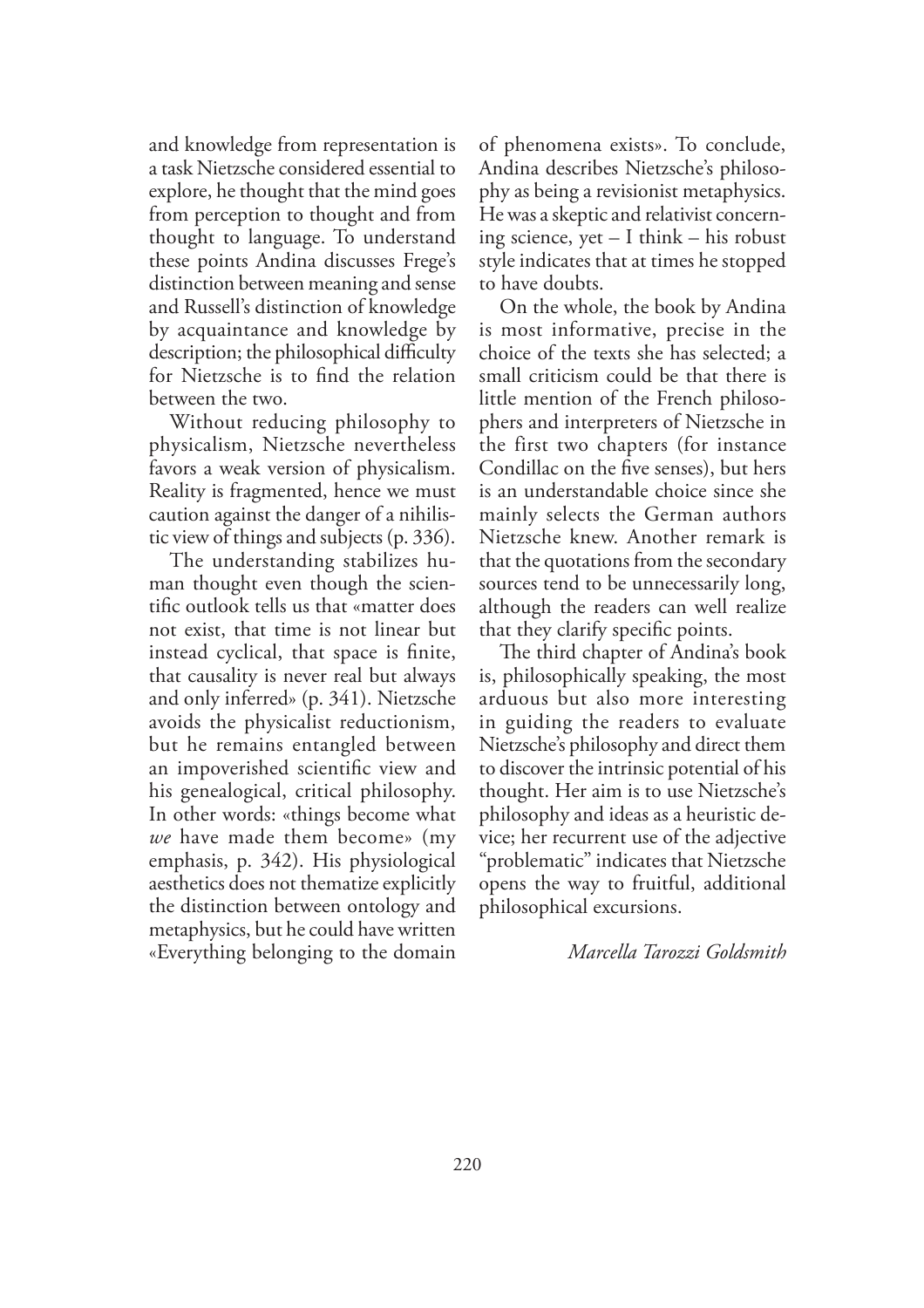## Michele Cometa, *La scrittura delle immagini. Letteratura e cultura visuale*, Raffaello Cortina, Milano 2012

L'intreccio tra parole e immagini è una proficua chiave di lettura per leggere la storia della cultura e riallacciare i nessi tra la tradizione e la contemporaneità; più in particolare l'é*kphrasis* – la descrizione delle immagini – ha svolto un ruolo centrale nell'antichità e oggi è una questione di primaria importanza per comprendere i rapporti tra letteratura e cultura visuale: questo è il presupposto fondamentale da cui parte l'analisi che Michele Cometa conduce nel suo ultimo saggio, *La scrittura delle immagini. Letteratura e cultura visuale*. Il volume si compone di due parti: una prima nella quale l'autore propone una suggestiva teoria della descrizione tessendo i fili tra le differenti modalità storiche dell'*ékphrasis* e il dibattito contemporaneo sullo statuto dell'immagine e la teoria della letteratura; la seconda in cui applica e verifica l'efficacia del metodo proposto a partire dalla fondamentale descrizione del Laocoonte (*Vedere il dolore*) e proseguendo con l'opera pittorica di Karl Friedrich Schinkel (*Lo spirituale nell'arte*), con un classico come la *Madonna Sistina* di Raffaello (*La Madonna del pensiero*), con l'esame dei miti greci di Marie Luise Kanschnitz nella pittura vascolare (*Dipingere il mito*), con l'analisi che Michel Foucault conduce a partire da *Las Meninas* di Velázquez (*Lo sguardo sull'assente*), sino a concludere con *Antichi maestri* di +omas Bernhard (*La visione estinta*).

La tradizione dell'*ékphrasis* è senza dubbio una delle forme più interessanti per analizzare i rapporti tra la letteratura e le arti visive, non solo perché è una delle forme che storicamente ha assunto la storia dell'arte ma perché consente di comprendere al meglio i rapporti esistenti tra le due forme di rappresentazione anche nella contemporaneità. Basti pensare come sulla scia del *linguistic turn* di matrice rortyana si è teorizzato un *icon turn* e un *pictorial turn* che non solo hanno dato luogo alla svolta della cultura visuale ma, sul modello del primo, consentono di porre in discussione la combinazione tra testo e immagini; inoltre lo sviluppo stesso delle pratiche artistiche del Novecento ha posto in maniera problematica questo rapporto. L'attualizzazione della tradizione dell'*ékphrasis* inoltre consente nella proposta di Cometa di ottenere tre vantaggi: ricostruire le estetiche delle arti, i modi di vedere delle differenti epoche e le relative pratiche di ricezione; comprendere le modalità di lettura e fruizione dei testi letterari; infine l'analisi di opere d'arte perdute.

Posizioni quali quella "agonale" di W.J.T. Mitchell consentono di evidenziare un nuovo e specifico modello contemporaneo di rapporto tra letteratura e arti visive: verbale e visuale pongono un vincolo che potremmo definire di armonia tra gli opposti, di tensione necessaria a rendere la complessità del reale; l'adeguatezza di tale approccio è confermata dalle acquisizioni della cultura visuale che è stata capace di superare e ridefinire i rigidi confini disciplinari a vantaggio di una nuova prospettiva che evidenzia non solo i reciproci scambi tra verbale e visuale ma che crea anche nuovi oggetti di analisi. Primo fra tutti quello di regime scopico, nozione capace di tenere insieme l'analisi dell'immagine, i dispo